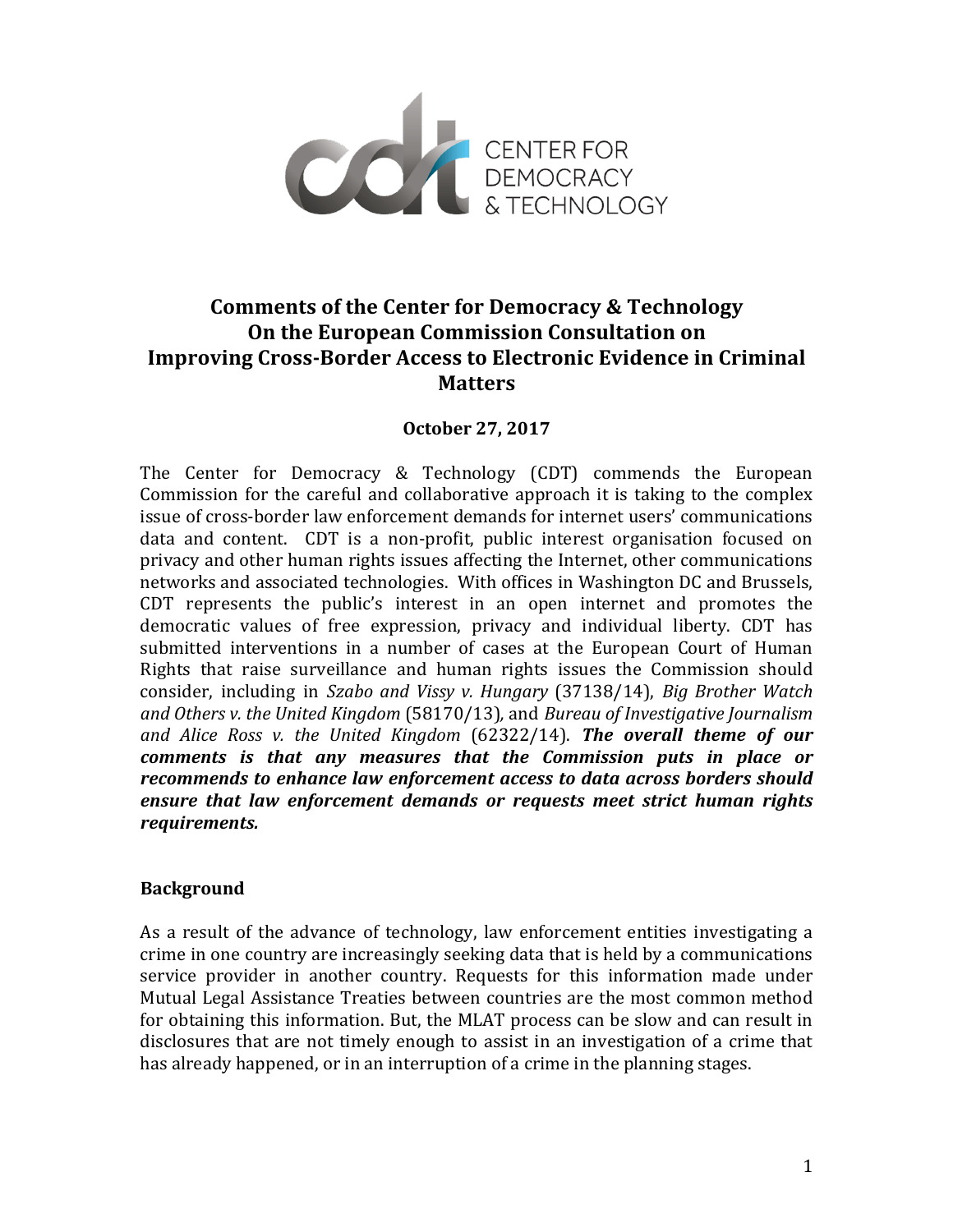

CDT believes that the Commission should work to improve the current MLAT system, but is concerned that the system may not be able to scale to meet the current demands placed on it. Accordingly, it is appropriate in our view for the Commission to explore alternatives. At the same time, it is essential that measures that the Commission adopts or recommends do not reduce the protections of human rights by enhancing law enforcement access without adhering to strong human rights standards. We urge the Commission to resist the temptation to create a system in which countries with lower legal requirements for surveillance are able to successfully make demands or requests for data that is today protected at a higher level. Such a result would mark a world-wide diminution of privacy and other human rights.

## **Standards**

Accordingly, the Commission should insist that cross border data demands that it facilitates through its recommendations adhere to strong standards. The Necessary and Proportionate principles, endorsed by over 400 civil society organizations including CDT, outline requirements for data demands and requests that the Commission should consider requiring, including:

- 1. Legality data requests must relate to crimes punishable by law;
- 2. Judicial or other independent authorization and supervision;
- 3. A high degree of probability of crime and that evidence of crime would be obtained;
- 4. Particularity efforts to ensure that only information relevant to the crime is accessed; and can be sought only for a specific person, account or device;
- 5. The crime be investigated must be a serious crime for which a significant period of incarceration may be imposed;
- 6. Users must be notified that their information has been sought or obtained, but notice may be delayed in limited circumstances in order to protect the integrity of the investigation; and
- 7. Only that information necessary to the investigation should be retained. Excess information that is collected will be destroyed or returned.

Each of these standards is supported by one or more decisions of the European Court of Human Rights including *Szabo and Vissy v. Hungary* (37138/14), *Zakharov v. Russia* (47143/06), *Weber and Saravia v. Germany* (54934/00), and Digital Rights